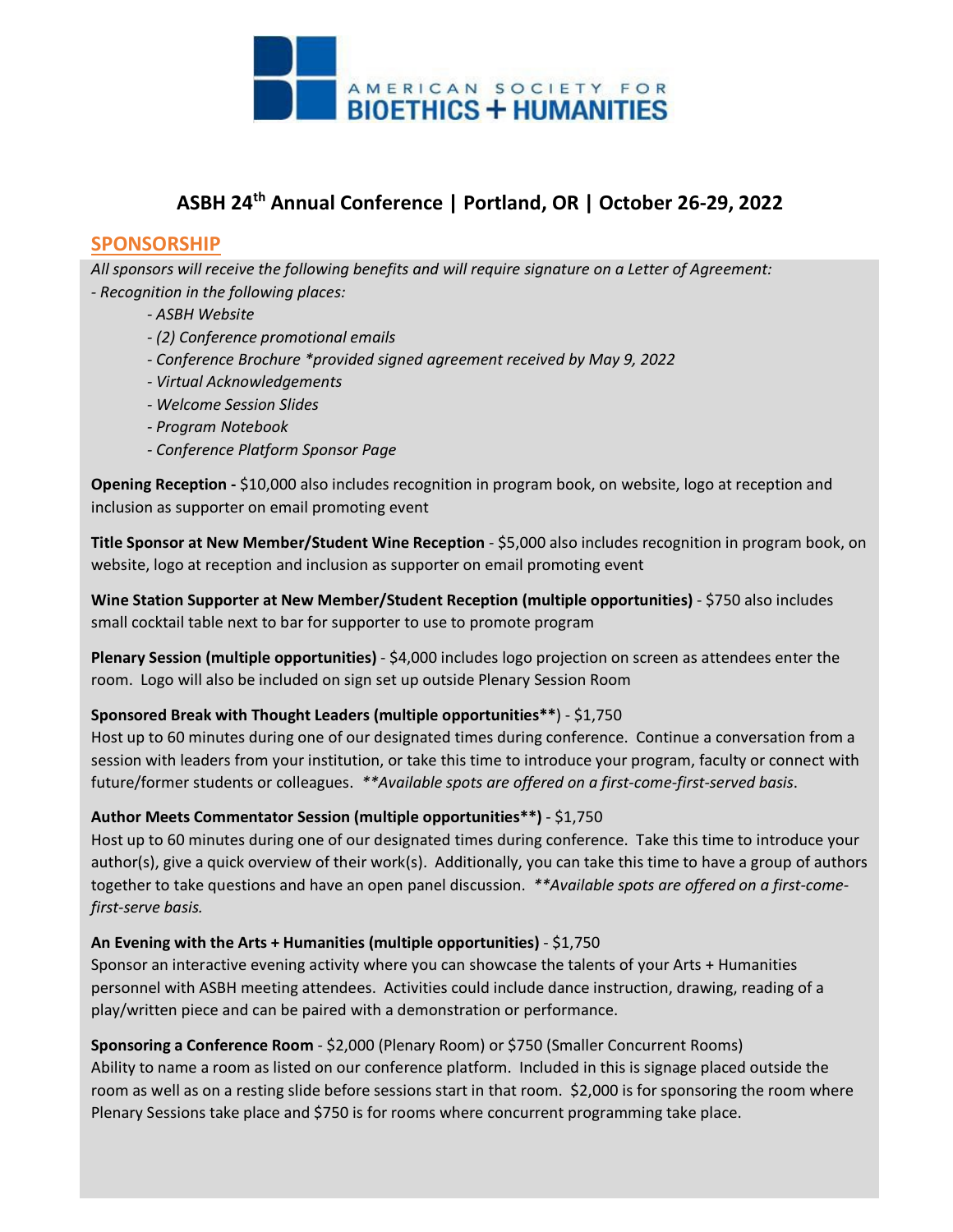

#### **Tote Bags** - \$6,500

Opportunity to brand your organization's name on tote bags carried by nearly all conference attendees *\* Must reserve this opportunity by August 6, 2022*

#### **Lanyards** - \$4,000

Highly visible opportunity worn by nearly all conference attendees with your organization's name displayed *\* Must reserve this opportunity by August 6, 2022*

#### **Charging Station -** \$800

Provide a branded charging station for attendees to use during the conference. These will be placed in hightraffic areas where individuals are naturally inclined to gather.

#### **For additional opportunities with personalized items given to attendees upon registration at the ASBH Conference counters, please call**

**General Sponsorship** - \$1,000 and up Your institution will receive all the logo recognition benefits listed at the top of this document in addition to our gratitude for your continued support

#### **Student Sponsorship** - \$500 plus Registration Fees

Sponsor a group of students' registrations for the conference on behalf of your institution *Call for Pricing and Dedicated Sponsorship Form*

## **ENGAGE**

Engage with our conference attendees at the Networking Hall – a crossroads of exhibiting, networking and relaxing between sessions

#### **Booth** -

10 ft. x 10 ft. \$1,000 (before 03/31/22), \$1,050 afterwards Each Additional 10 ft. x 10 ft. \$500 *Booth will require additional form and application. See here for [live floorplan](https://www.expocad.com/host/fx/amc/22asbh/exfx.html) and [exhibitor application](https://asbh.org/uploads/annual-meeting/2022/ASBH22_ExhibitContract1_v3_002.pdf).*

**Networking Lounge Area** - \$ 1,000 (space reservation - \$500 reduced price if paired with a booth), plus \$ TBD (dependent on furniture choices)

It's been a while since we have been together in person – provide attendees an area to relax between sessions. You can also use this area to engage directly with conference attendees and pick a networking lounge area close to your booth for a packaged price.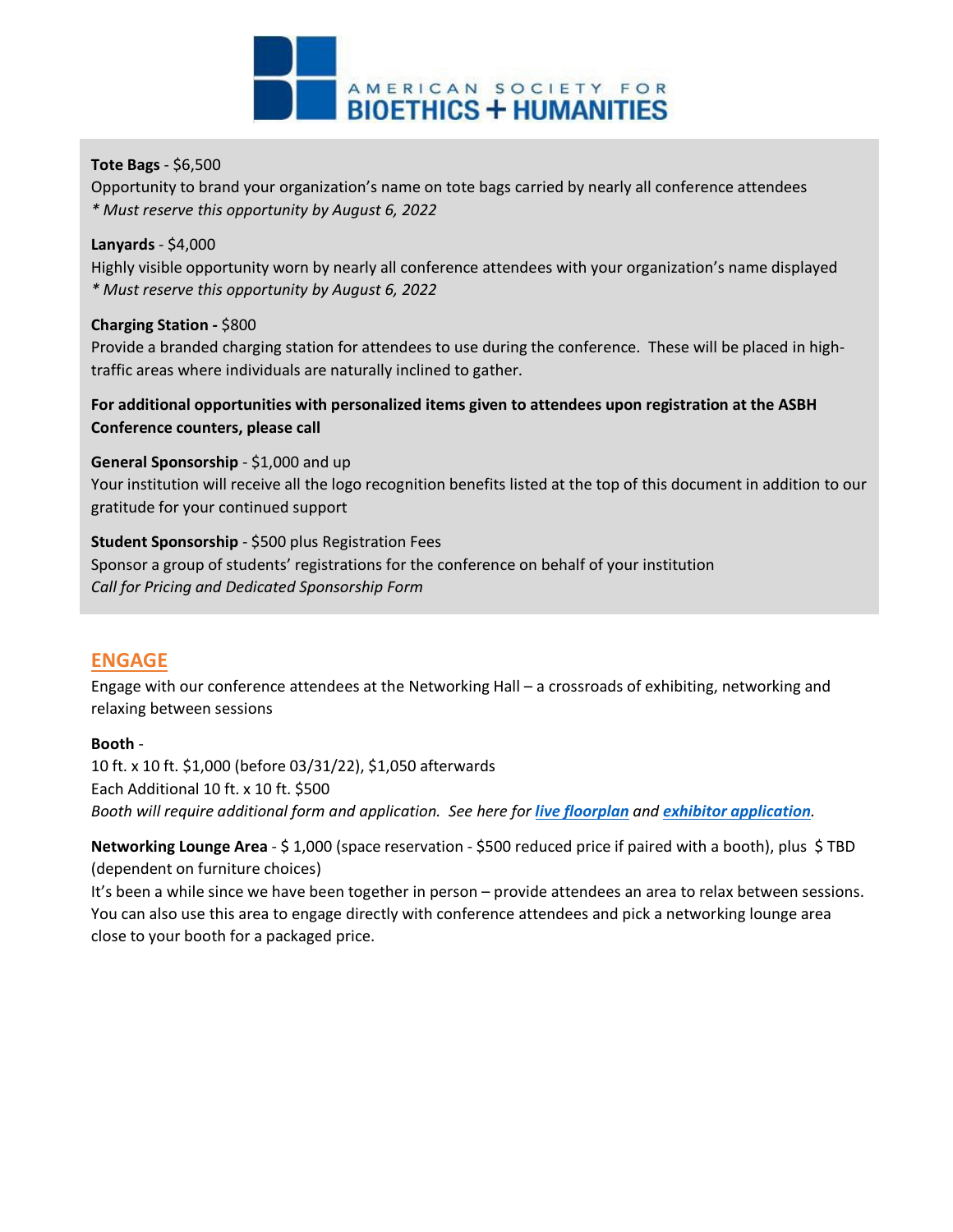

## **ADVERTISE**

The traditional meeting program guide has been replaced with a new bound keepsake notebook that attendees will have to reference schedules, helpful hints, ASBH information, take notes, and see the conference award winners and special honorees. This notebook will surely accompany the attendee back to their home or office for future reference.

Advertising in the ASBH 2022 Annual Meeting Program Notebook offers you concentrated exposure to over 1,200 healthcare professionals, teachers, consultants, and others who have an interest in the field of clinical and academic bioethics and the health-related humanities.

This year's Program Notebook will provide advertisers with many opportunities for color and prominent advertising. These spaces will be sold on a first come first serve basis.

| <b>Specifications:</b>            | <b>Trim Size</b>      | <b>Bleed</b>      | Live Area                |
|-----------------------------------|-----------------------|-------------------|--------------------------|
| Cover Pages (IFC, BC, and IBC)    | $4.75'' \times 8.5''$ | $5" \times 8.75"$ | $4.25" \times 8"$        |
| Inside Full Page                  | $4.25" \times 8"$     |                   | $3.75" \times 7.75"$     |
| Inside Half Page                  | 4.25" x 3.875"        |                   |                          |
| <b>Location</b>                   |                       | <b>Exhibitor</b>  | Non-<br><b>Exhibitor</b> |
| Back Cover (4 color)              |                       | \$1,500           | \$2,000                  |
| Inside Front Cover (4 color)      |                       | \$1,500           | \$1,900                  |
| Inside Back Cover (4 color)       |                       | \$1,400           | \$1,800                  |
| Inside Full Page (4 color or b/w) |                       | \$1,000           | \$1,200                  |
| Inside Half Page (4 color or b/w) |                       | \$800             | \$1,000                  |

**Space Reservations: Materials Due:** July 28, 2022

August 10, 2022

**Materials Accepted:** Digital ads are acceptable in EPS or PDF formats, with all images and fonts embedded; and TIFF or JPEG formats at 1,200 dpi with no compression applied.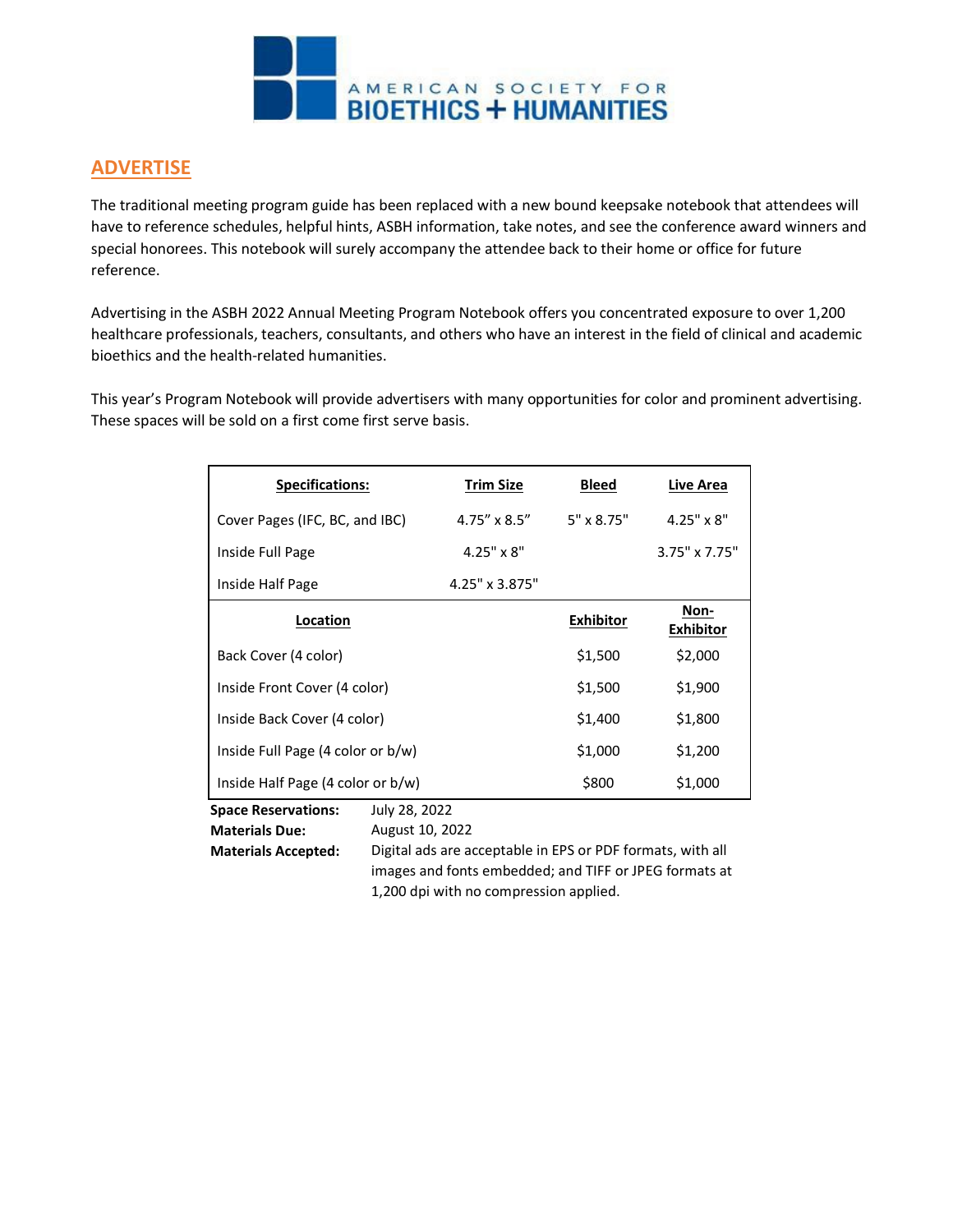

## **2022 Mobile App Advertising**

Advertise on the official ASBH Mobile App, and digitally engage with attendees on site. Attendees are using the app as a companion piece to our website for schedule and session details plus other important information. Opportunities include:

- *Banner ad on app home screen.* Display your interactive ad banner in the app's most visible view, the Home Screen. Each banner is displayed in a stacked fashion. The banners are interactive with a click through URL destination. **3 opportunities available.**
- *Banner ad on session page*. In the session detail view, displays a single banner ad that appears on the top position on the screen. Different ads appear to different users with every new navigation based upon an algorithm. **3 opportunities available.**
- *Push Notification.* Display your message at a certain time and date. Ideal for new product or booth event announcements. **Only two slots available each day Thursday through Saturday.**

| <b>Specifications</b>                                                                                                                                       | <b>Fee</b> |
|-------------------------------------------------------------------------------------------------------------------------------------------------------------|------------|
| Home Screen Ad: .png file banner graphic 768 x 160 pixels<br>at 72dpi, HEX color code of graphic background, and click<br>through to URL destination link.  | \$1,500    |
| Session Page Ad: .png file banner graphic 768 x 160 pixels<br>at 72dpi, HEX color code of graphic background, and click<br>through to URL destination link. | \$1,000    |
| Push Notifications: Brief title (e.g. Visit booth #1234), brief<br>sub-title (e.g. New product sneak peek) and click through<br>to URL destination link.    | \$1,000    |

All Mobile App Reservations Due: 09/12/22

## **2022 Website Banner Advertising**

Become an advertiser on the ASBH Career Center, Book Publication page, or the Academic Programs page with a banner ad. Each web banner ad is interactive and can link to your organization's website. 30 day posting.

| <b>Specifications</b>                                                                                                                                                                            | Fee   |
|--------------------------------------------------------------------------------------------------------------------------------------------------------------------------------------------------|-------|
| Banner ads are horizontal and no larger than 728 x 90<br>pixels OR if on the Academic Program page 350 x 350<br>pixels. Resolution is 72 dpi or 72 px and must be a .jpg,<br>.jpeg, or .gif file | \$700 |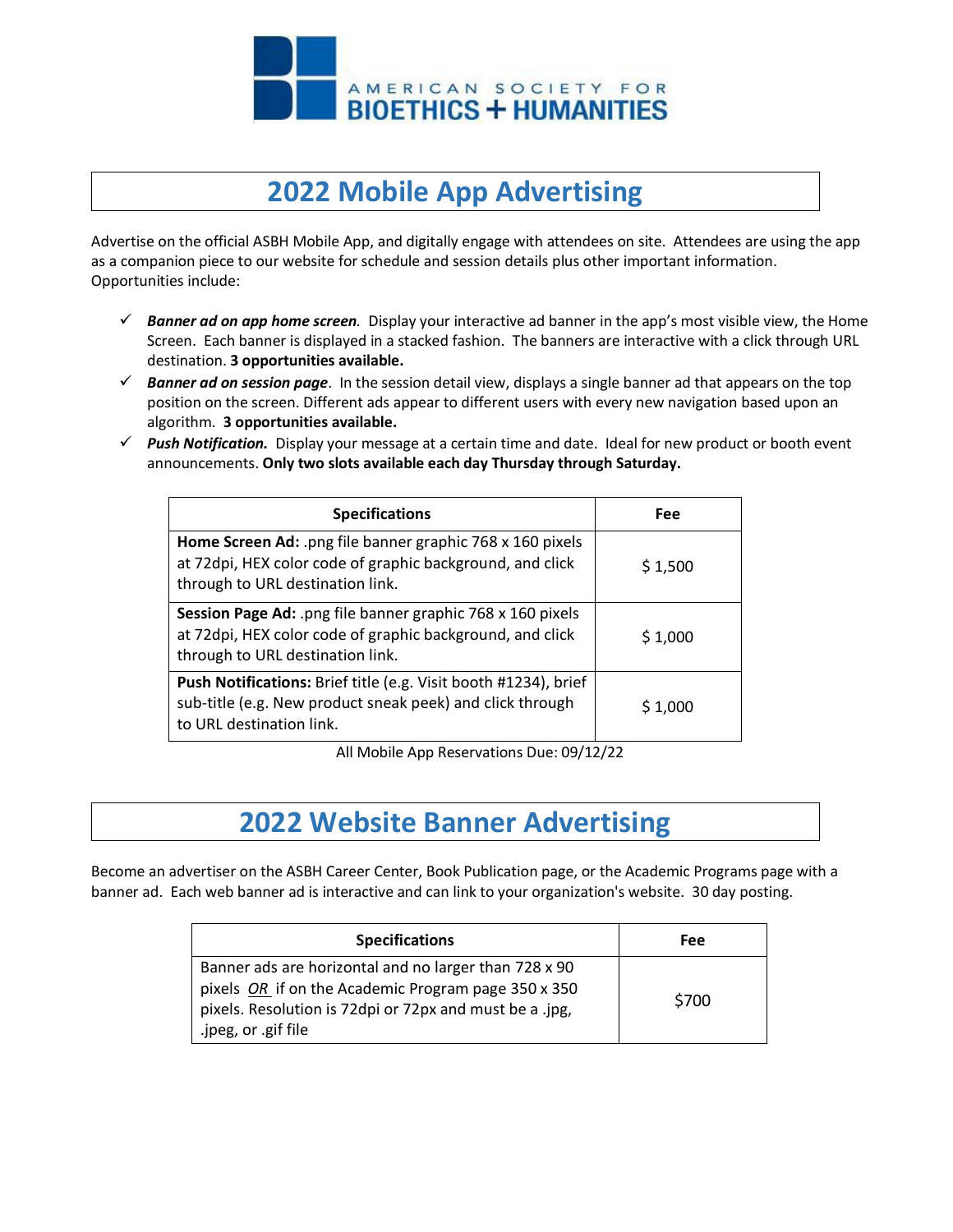

**2022 Discounted Advertising Bundles**

# **Expand your audience in 2022 with key advertising opportunities**

- **→ Mobile App**
- **→ Program Notebook**
- **→ Online Web Advertising**

### **Save 10% when you purchase ad placements in at least 2 different advertising spots**:

| <b>Exhibitor Rate</b>                 | <b>Non-Exhibitor Rate</b>             |
|---------------------------------------|---------------------------------------|
| 1 Notebook Cover Page                 | 1 Notebook Cover Page                 |
| Plus                                  | Plus                                  |
| 1 Month Web Banner Ad                 | 1 Month Web Banner Ad                 |
| \$1,890                               | \$2,340                               |
| 1 Notebook Cover Page                 | 1 Notebook Cover Page                 |
| Plus                                  | Plus                                  |
| 1 Mobile App Session Screen Banner Ad | 1 Mobile App Session Screen Banner Ad |
| \$2,160                               | \$2,610                               |
| 1 Month Web Banner Ad                 | 1 Month Web Banner Ad                 |
| Plus                                  | Plus                                  |
| 1 Mobile App Session Screen Banner Ad | 1 Mobile App Session Screen Banner Ad |
| \$1,530                               | \$1,530                               |
| 1 Notebook Cover Page                 | 1 Notebook Cover Page                 |
| Plus                                  | Plus                                  |
| 1 Month Web Banner Ad                 | 1 Month Web Banner Ad                 |
| Plus                                  | Plus                                  |
| 1 Mobile App Session Screen Banner Ad | 1 Mobile App Session Screen Banner Ad |
| \$2,790                               | \$3,240                               |